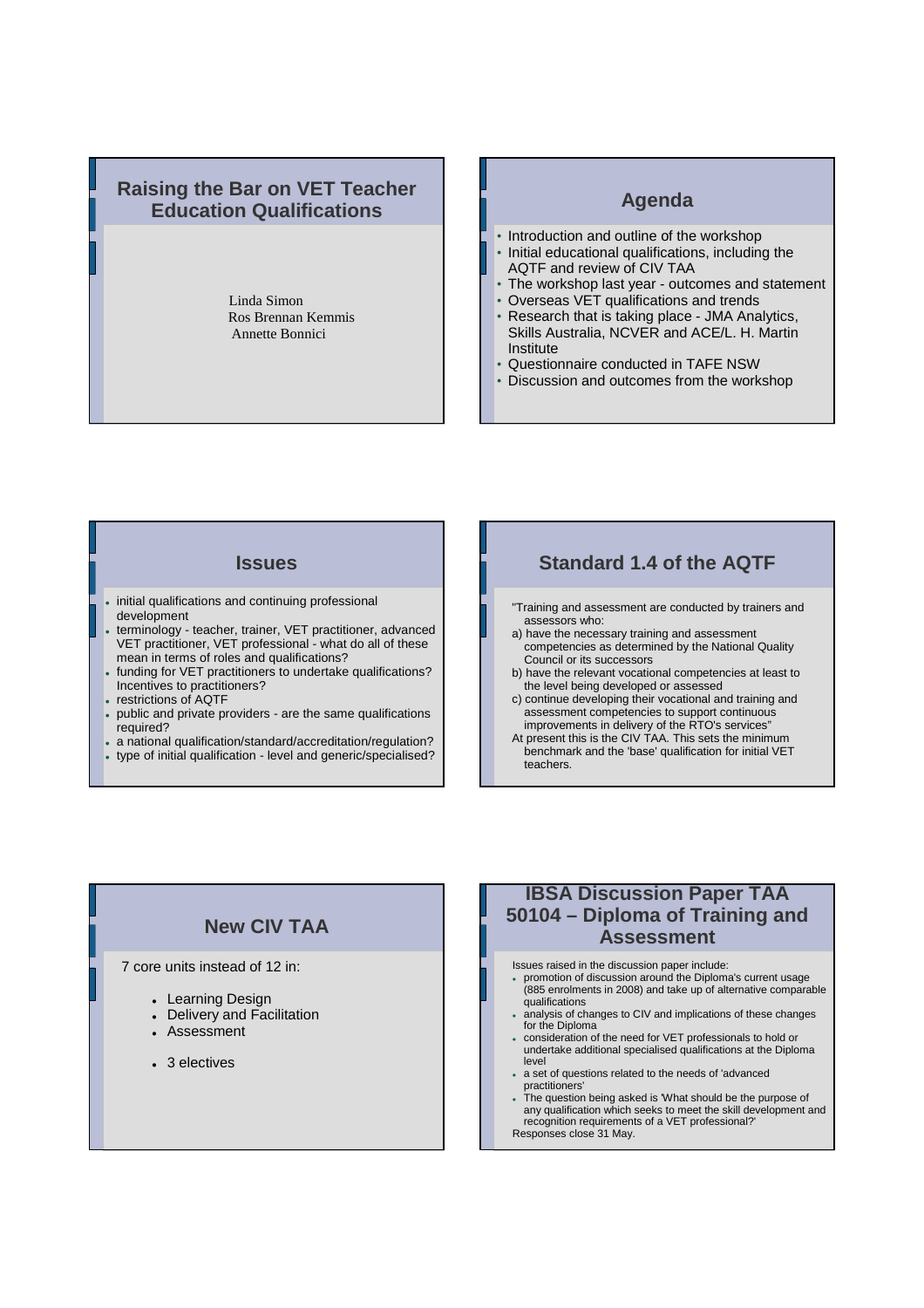# **Proposal for new Diploma TAA**

\* 4 core units plus 1 skills set of 3 units

#### Core

- \* maintain and enhance professional practice
- \* develop innovative products and services
- \* develop and apply educational research skills
- \* engage with industry/community

#### Skills Sets

- advanced assessment
- \* advanced facilitation
- \* learning design
- \* educational leadership

# **Skills Australia Communique 20 November 2009**

- "Quality VET teaching is essential to a high performing system and to the professionalism of the broader workforce. National leadership is needed and the Forum is calling on COAG to add VET system quality to its list of aspirational education and skills targets. The Forum is calling on industry, educational institutions and government to support the development and implementation of a national workforce development strategy for the VET
- workforce. Elements of the strategy would include: Higher quality data and information about the VET workforce
- A suite of qualifications that reflect the diversity of the sector to ensure that qualifications of the VET workforce are fit for purpose, and regular audits to ensure that training providers offering these qualifications are competent to do so
- Accreditation of teachers and assessors including a requirement for continuing professional development
- Appropriate financial investment in teacher development "

## **Consensus and Principles from the 2009 Workshop**

- There must be 'parity of esteem' with others working in the various education sectors.
- Teachers need to be acknowledged through a national mechanism of professional recognition.
- The elements of any teacher qualification must include a focus on the capacity to research our own practice.

#### **2009 Workshop con't**

- Assessment is a critical issue for VET practitioners and it must be centrally located in VET teacher preparation
- In the current policy environment, where the links between VET and HE are being reconceptualised,VET practitioners need to be autonomous, independent, creative and consistent.

### **Necessary Elements in VET Teacher Qualifications**

- VET teacher qualifications should be thorough,holistic and cross disciplinary.
- The qualifications must focus on the diversity of the student cohorts that are present in any teaching and training context.
- There is a need to include a study of ethics in any teacher preparation program

## **Necessary Elements in VET Teacher Qualifications**

VET teacher qualifications must also focus on:

A)Establishing rapport with learners

B)The teaching and learning process

C)Anticipating emerging needs in the sector and interpreting these with a focus on student learning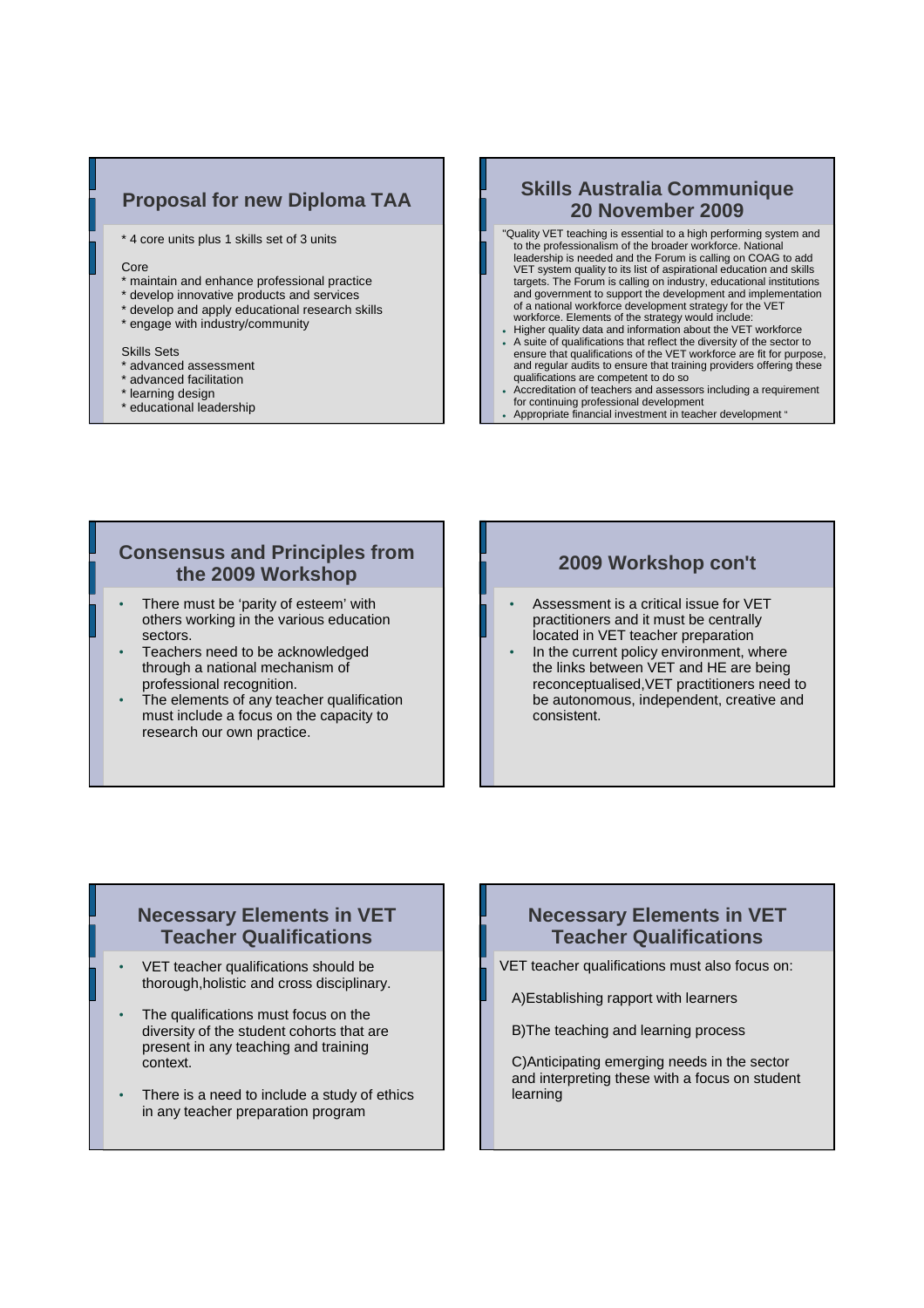## **Necessary Elements in VET Teacher Qualifications**

- VET teacher qualifications need to acknowledge the duality and sometimes tension between industry needs and pedagogical imperatives.
- There is a need to ensure the industry currency of VET teachers and make reasonable adjustments to facilitate this.

# **NCVER Research undertaken by Hugh Guthrie**

**'How are VET teachers receiving their initial training?'**  asking the questions:

- What is the range of formal teaching qualifications available?
- What have been the trends in their enrolment numbers and completion rates?
- What are the characteristics of learners accessing these courses and - in particular - what study have those entering these programs undertaken prior to entry?
- What are the differences, if any, between provider types and jurisdictions in their requirements for initial VET teacher training?
- What are the key elements/attributes of these programs?

#### **Practitioner experiences and expectations with the Certificate IV in Training and Assessment - Berwyn Clayton, 2009**

- research looks at a small number of graduates of the CIV TAA both on completion and some time later
- finds that whilst graduates might enter the field feeling prepared and reasonably confident, they need ongoing learning and support from experienced teachers and trainers
- without this support, she is finding that graduates struggle

## **LH Martin Institute at Melbourne University – Leesa Wheelahan Funded by DEEWR and managed by Australian College of Educators (ACE)**

- This project examines:
- what constitutes high quality teaching practice in VET?
- what factors support high quality teaching? what do the systems measures tell us about
- the quality of VET teaching and learning?
- what sorts of things could be done to improve practice further?